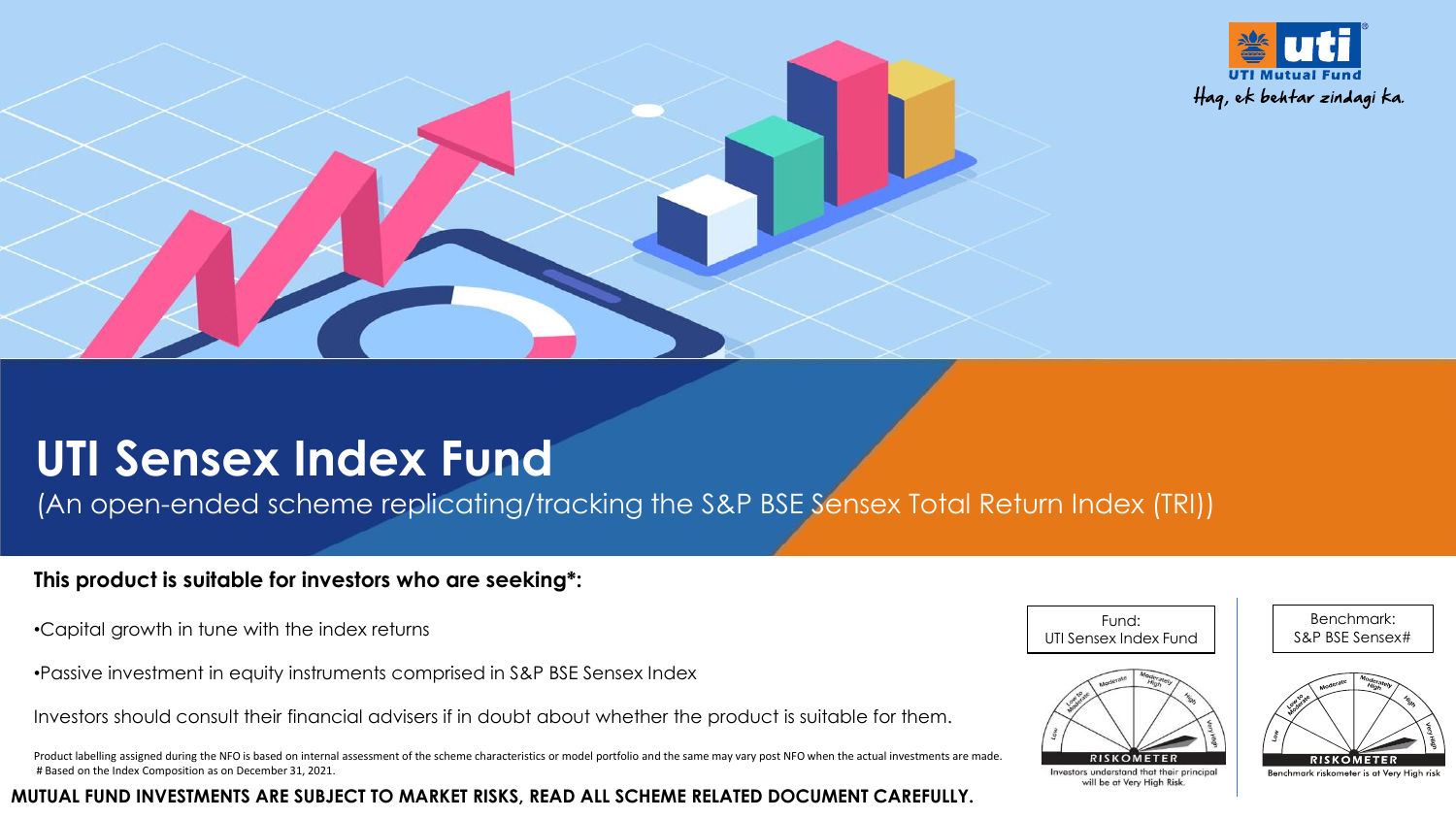# **Growth of Equity Exchange Traded Funds and Index Funds in India**





## **Major Growth Enablers**

- Retirement Funds are mandated to invest at least 5% of annual accretion in Equities. Many of them have opted Equity ETFs/Index Funds for equity investment.
- Categorization and Rationalization of Mutual Fund Schemes by SEBI\$
- Benchmarking of funds moved from Price Return Index (PRI) to Total Return Index (TRI).
- Challenges in generating alpha due to improving efficiency of equity market and reducing information asymmetry.

\* Month End Asset Under Management (AUM). Source: MFI Explorer. \$ with reference to circular number SEBI/HO/IMD/DF3/CIR/P/2017/114 SEBI - Securities and Exchange Board of India. TRI refers to index values which also account for dividends, whereas in case of Price Return Index (PRI), dividends distributed by companies forming part of an index are not considered. Data as on Dec 31, 2021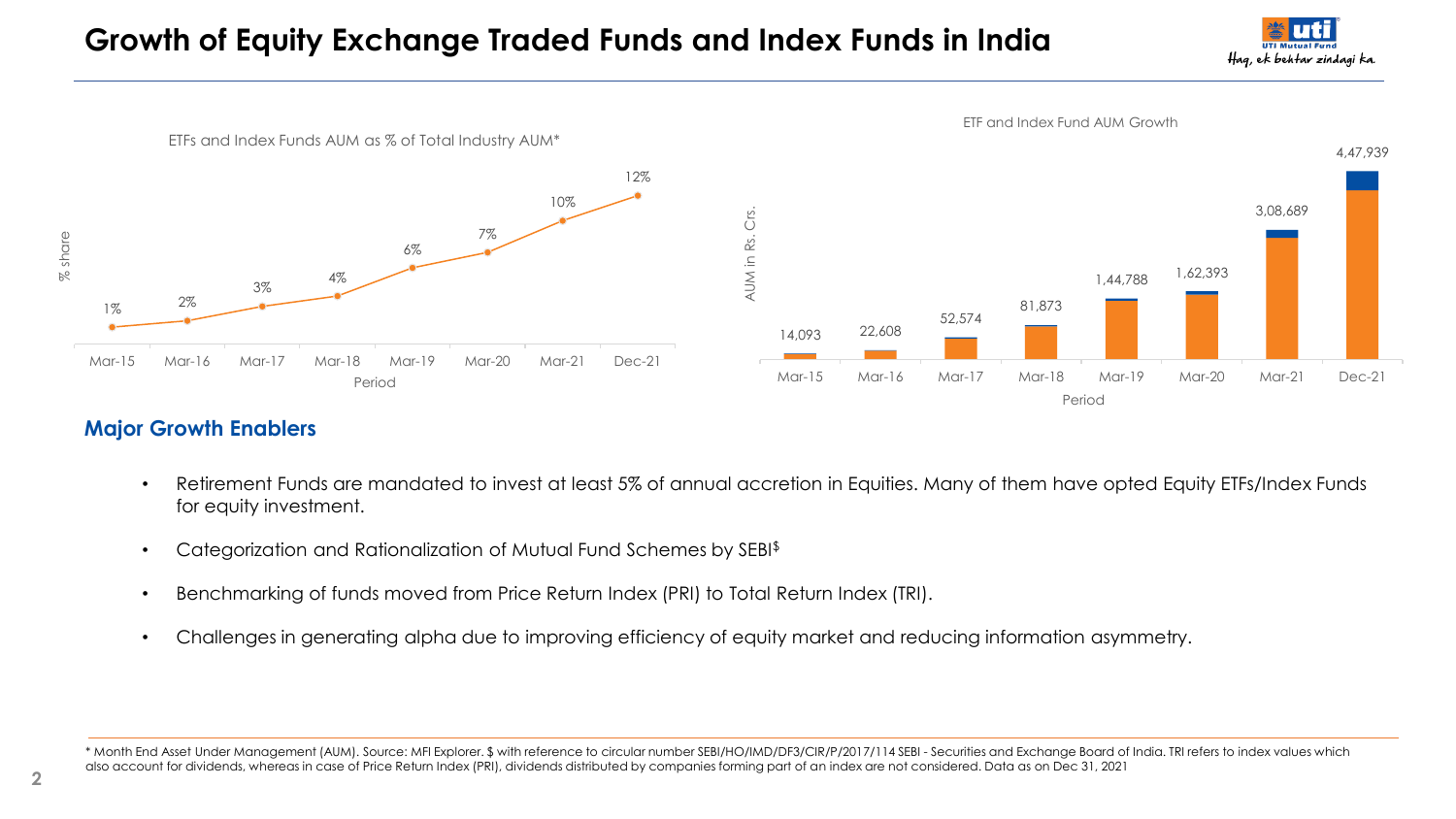



An Index is a rule based portfolio where, stocks/companies are selected based on pre-defined rules without any individual's biases

Indices represents certain characteristics of a market segment, like market capitalization, sectors, themes, factors etc.



Investing in a portfolio which is aligned to particular index. I.e. equity portfolio will hold same stocks and in same proportion as represented by an Index.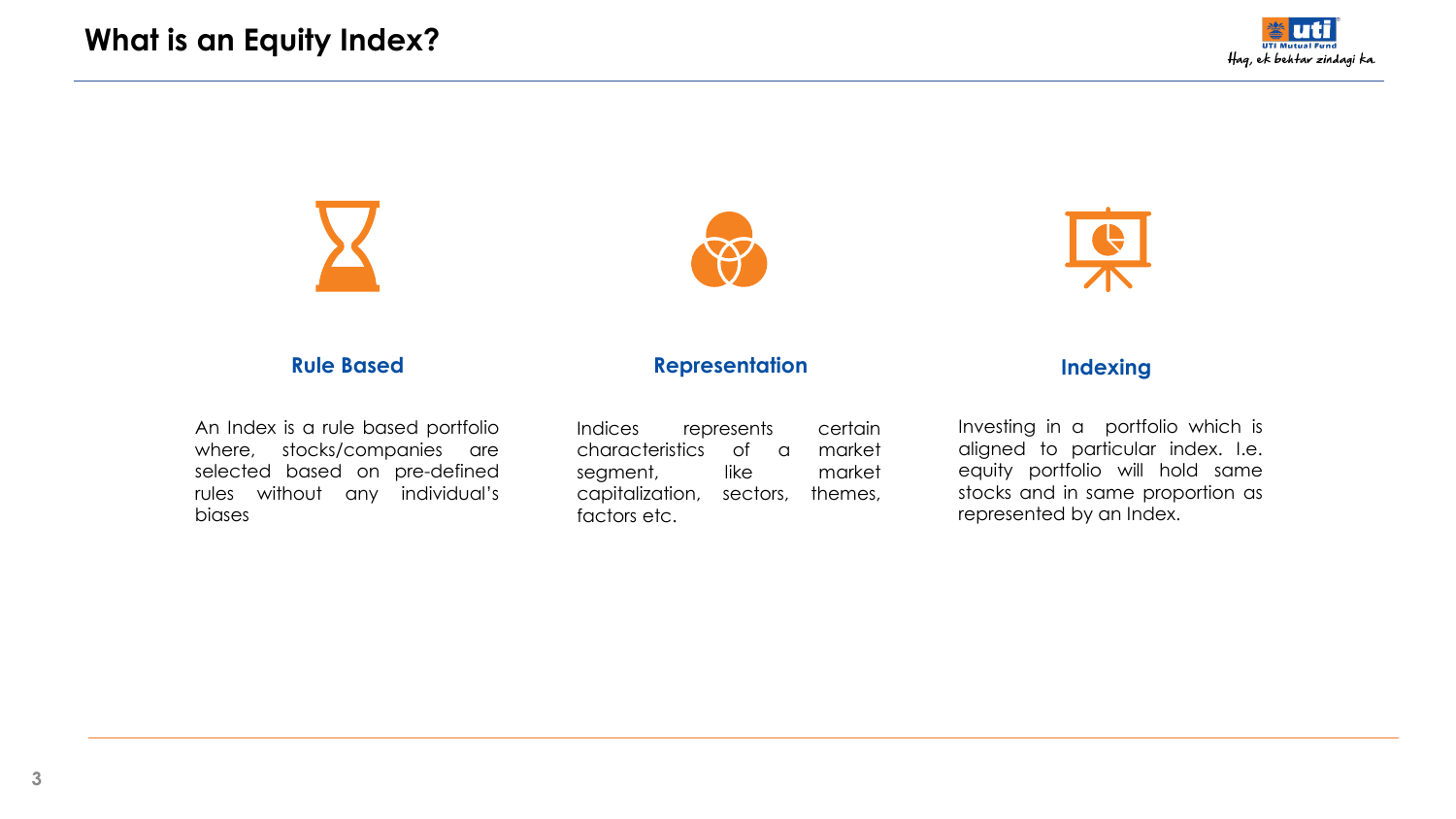# **Why Indexing?**





## **Easy to Understand**

It reduces the process of selection vis-à-vis an individual stock/fund.



## **Low Cost**

Normally, index funds and ETFs are available at lower cost than actively managed funds.



#### **Low Risk**

Helps in reducing unsystematic risk and rewards for taking systematic risk.



## **Zero Sum Game**

Positive alpha\* of one market participant has to come from negative alpha of another market participant



## **Market is efficient**

Movement in prices are based on new information and indices reflects the collective interpretation by the various market participants



## **No Biases**

Elimination of individual's biases & subjective opinion while picking stocks/funds

\* Alpha is difference between returns generated by a scheme and its benchmark. When a scheme generate more returns as compared to its benchmark is called positive alpha. When scheme generate less returns as compared to its benchmark, is called negative alpha.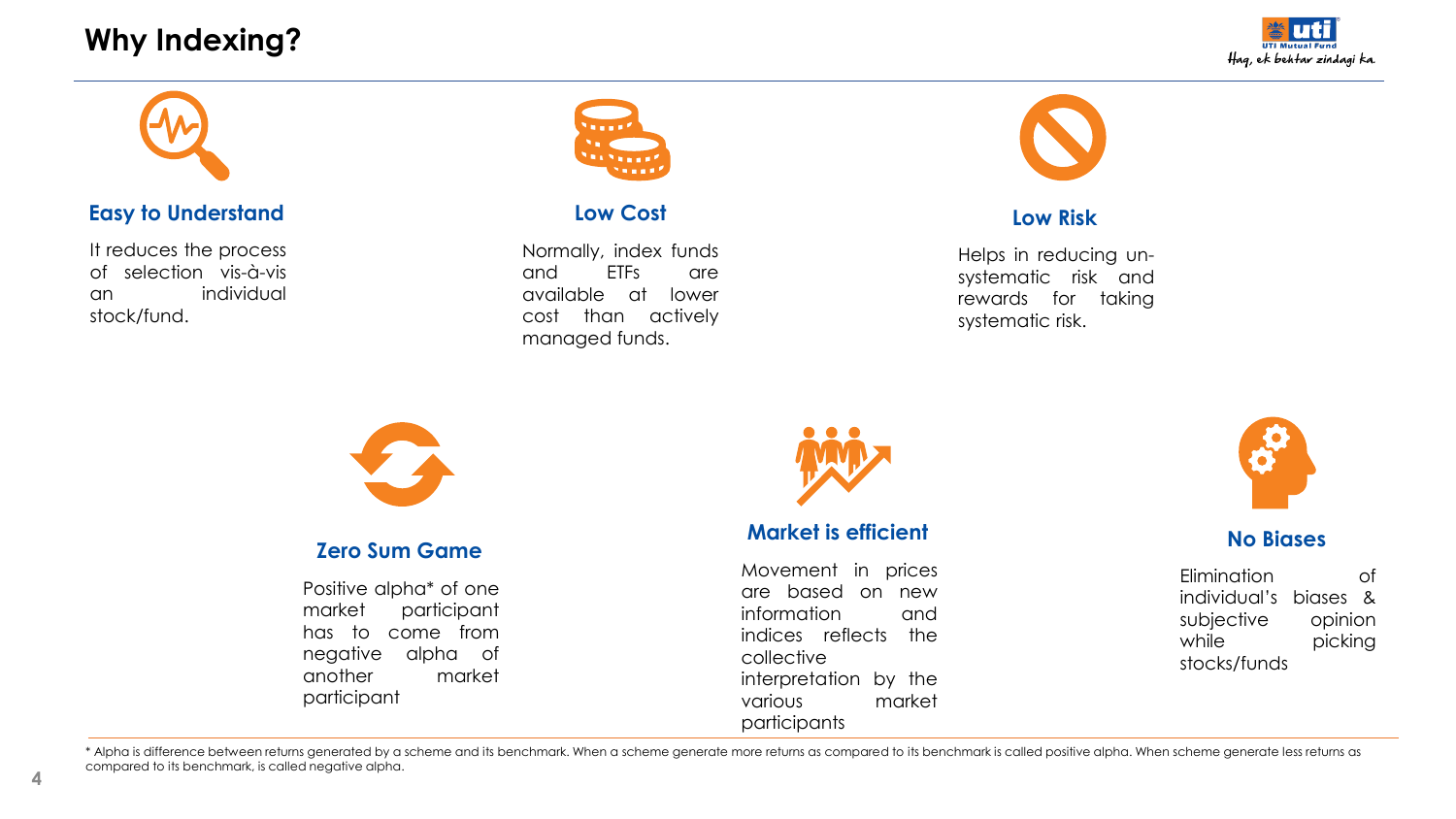

## **S&P Indices versus Active Fund (SPIVA) India Scorecard**

- SPIVA India scorecard compares the performance of actively managed Indian mutual funds with their respective benchmark indices over 1, 3, 5, and 10 year period.
- The comparison is done in a scientific way considering survivorship bias correction, style consistency, apple-to-apple comparison, asset weighted returns etc.
- This semi-annual report is called as SPIVA scorecard.
- Extract from the Mid- Year 2021 Report:

| <b>FUND CATEGORY</b>          | <b>COMPARISON INDEX</b>             | 1-YEAR (%) | $3-YEAR$ (%) | 5-YEAR (%) | 10-YEAR(%) |
|-------------------------------|-------------------------------------|------------|--------------|------------|------------|
| Indian Equity Large-Cap       | <b>S&amp;P BSE 100</b>              | 86.21      | 86.67        | 82.72      | 65.93      |
| <b>Indian ELSS</b>            | <b>S&amp;P BSE 200</b>              | 53.66      | 76.19        | 76.19      | 48.57      |
| Indian Equity Mid-/Small-Cap  | S&P BSE 400 MidSmallCap Index       | 57.14      | 48.65        | 69.57      | 40.30      |
| <b>Indian Government Bond</b> | S&P BSE India Government Bond Index | 70.83      | 51.85        | 71.43      | 86.00      |
| Indian Composite Bond         | <b>S&amp;P BSE India Bond Index</b> | 50.00      | 97.90        | 97.87      | 100.00     |

## Report 1a: Percentage of Funds Outperformed by the Index (Based on Absolute Return)

Source: S&P Dow Jones Indices LLC, Morningstar, and Association of Mutual Funds in India. Data as of June 30, 2021. Returns are shown in INR. Past performance is no guarantee of future results. Table is provided for illustrative purposes.

Source: file: https://www.spglobal.com/spdji/en/documents/spiva/spiva-india-mid-year-2021.pdf 'SPIVA report' is published twice in a year i.e. for the period ending June and December of each year. The extract from latest available report is mentioned above.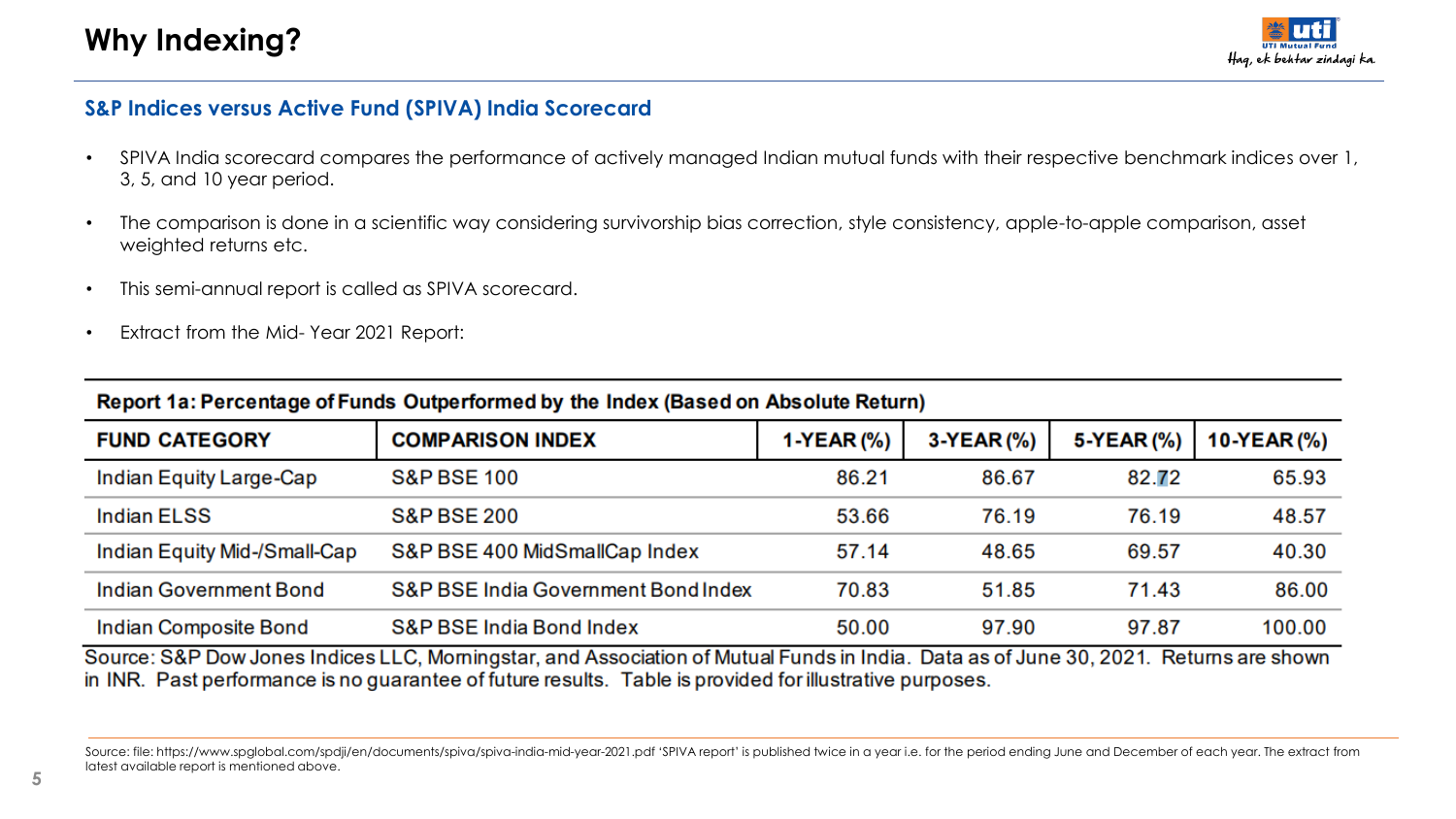

- Exchange Traded Funds (ETFs) and Index Funds, both can be used for Investing in an Index under Mutual Fund route.
- Both are very similar from fund management perspective.
- Major Differences:

| <b>Features</b>                 | <b>ETFs</b>                                                                                    | <b>Index Funds</b>                              |
|---------------------------------|------------------------------------------------------------------------------------------------|-------------------------------------------------|
| Net Asset Value (NAV)           | Real Time                                                                                      | End of the day                                  |
| Liquidity Provider <sup>®</sup> | Authorised Participants (APs) on stock<br>exchange<br>+ Fund itself                            | Only by Fund                                    |
| Portfolio Disclosure            | Daily                                                                                          | Monthly                                         |
| Intraday Trading                | Possible if investor has required inventory of<br>units                                        | Not possible                                    |
| Cost effectiveness              | Each investor bears their own transaction cost                                                 | Transaction costs are<br>spread across the fund |
| Holding format                  | Compulsory in Demat form                                                                       | <b>Physical + Demat</b>                         |
| Investment decision             | Controlled by investor as investor can suggest<br>the price/NAV at which they want to transact | Not applicable                                  |

@ - In case of ETFs the Scheme offers units for subscription / redemption directly with the Mutual Fund in multiple of creation unit size to Authorized Participants / Large Investors only. Investor can buy/sell ETF units i segment on secondary market of exchanges where it is listed in multiple of 1 unit. AMC may appoint APs for providing liquidity on exchanges. Please read scheme related documents for "creation unit size"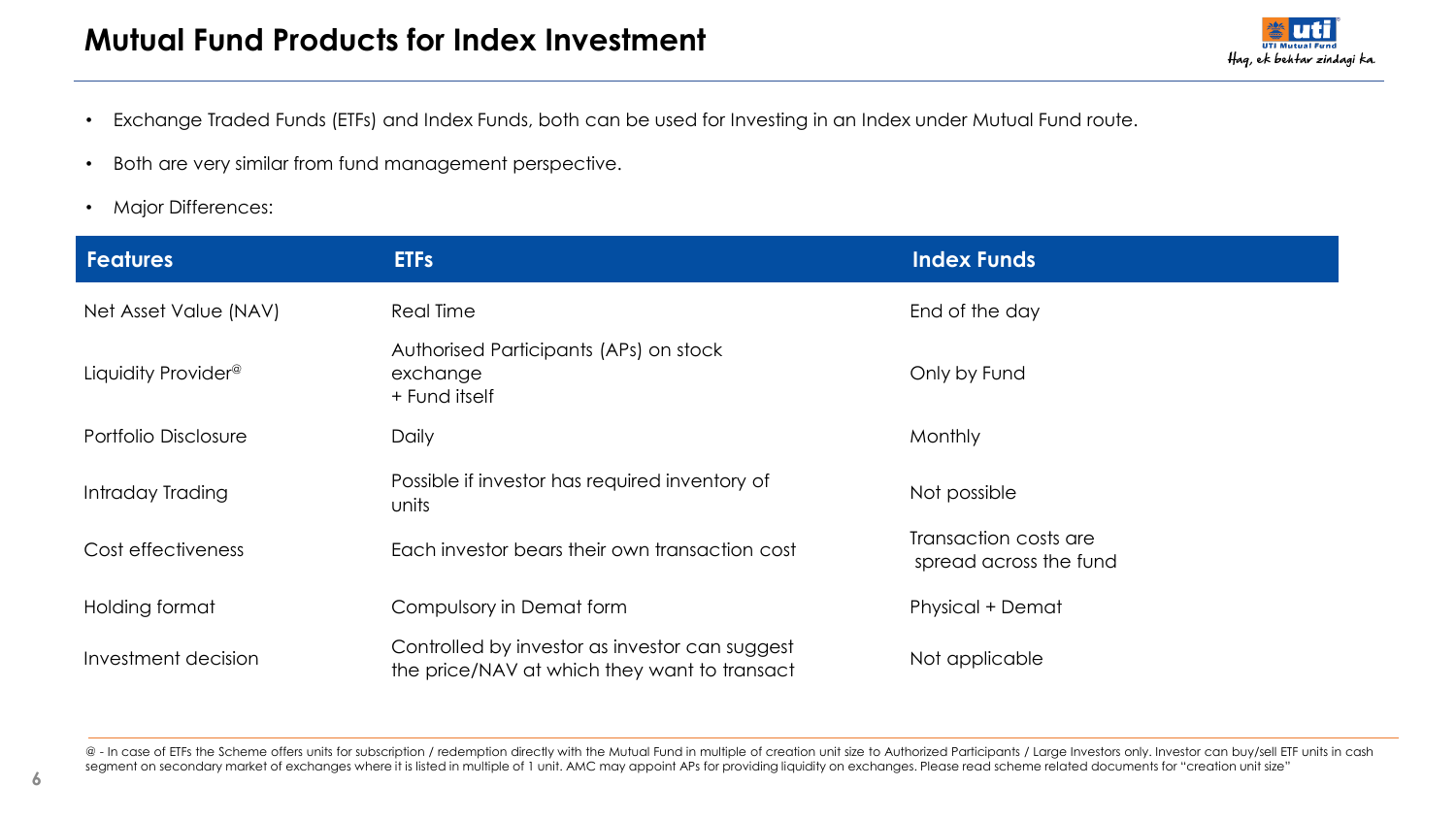

Investor can get in touch with AMC or IFA/RIA/Distributor/MFD etc., to buy/sell Index Fund similar to transacting in traditional openended mutual fund scheme

> Fund House **Index Fund**

> > 晶

Index Fund units can be held in digital or dematerialized form. In case of digital holding, investor can get statement of account from AMC or its Registrar and Transfer Agent.



Additionally ETFs can be bought/sold through Asset Management Companies (AMCs) in multiple of creation unit size.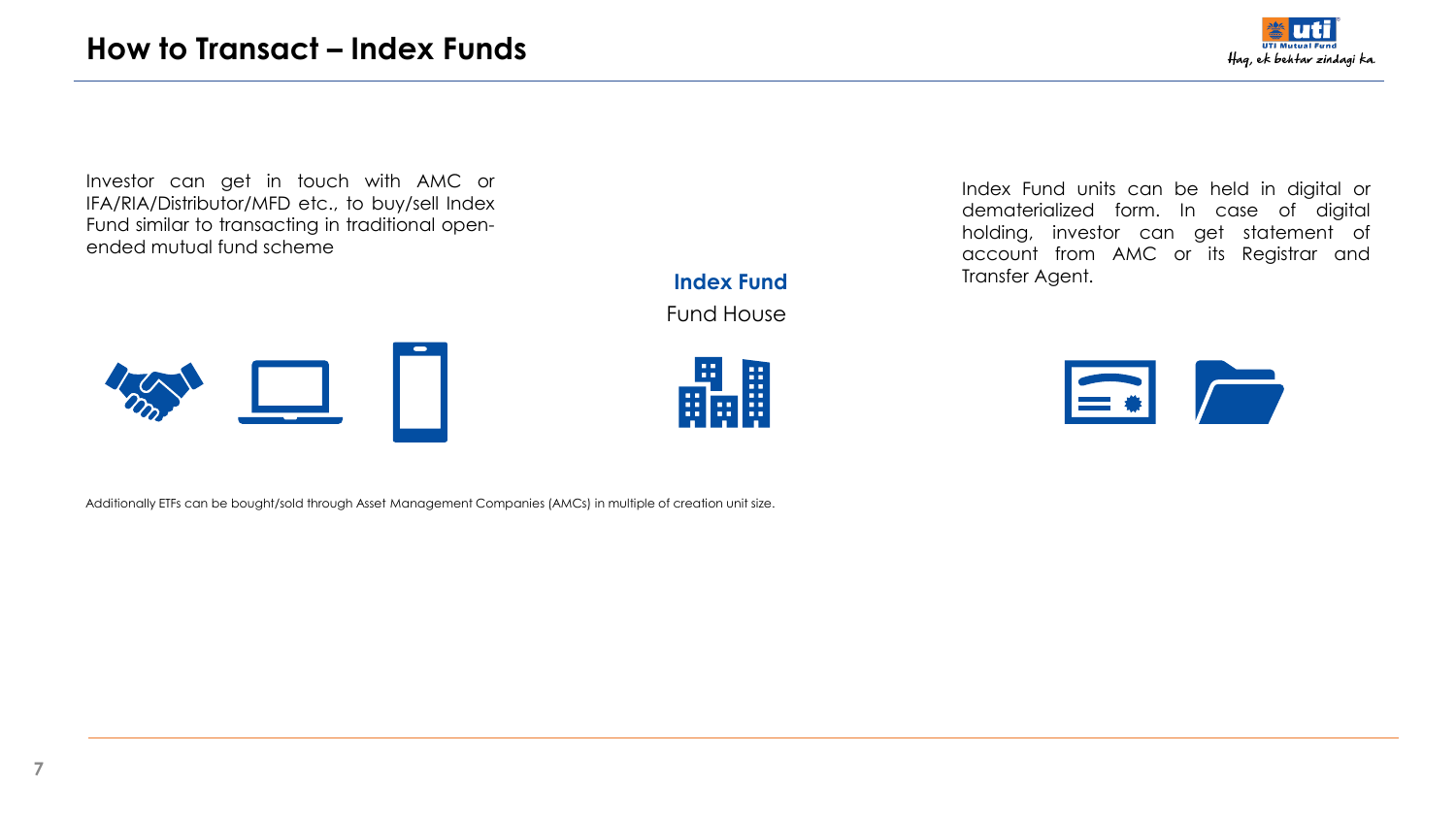

| Parameter                                                                                     | <b>Details</b>                                                         |
|-----------------------------------------------------------------------------------------------|------------------------------------------------------------------------|
| <b>Broad Selection Criteria*</b>                                                              | Top 30 companies by float - adjusted market capitalization (M-Cap)     |
| Number of constituents                                                                        | 30                                                                     |
| <b>Market Capitalization and Exposure<sup>\$</sup></b>                                        | Top 5 Stocks <sup>#</sup>                                              |
| 1,16,79,436                                                                                   | Weights in %                                                           |
| $\overline{\phantom{a}}$<br>Market Exposure<br>44%                                            | RELIANCE INDUSTRIES LTD.<br>12.42%<br>a sa B<br>INFOSYS LTD.<br>10.51% |
| M-Cap in Rs. Crores                                                                           | HDFC BANK LIMITED<br>9.85%<br>Stocks                                   |
|                                                                                               | <b>ICICI BANK LTD</b><br>17.81%                                        |
| 16,01,836<br>2,67,425<br>68,753                                                               | HDFC LTD.<br>$\blacksquare$ 7.11%                                      |
| M-Cap of Bottom<br>Total M-Cap of Index<br>Median M-Cap<br>M-Cap of Top<br>Company<br>Company | Others<br>52%                                                          |

Data as on December 31, 2021. @S&P BSE Sensex is an index product of Asia Indices Limited. Source: www.asiaindex.co.in, Bloomberg. \* Subject to other selection criteria defined under index construction methodology. \$ Data based on Total Market Capitalization of companies. % Market Exposure = Total Market Cap of Index / Market cap of all listed companies in BSE. # The Stocks referred in this literature are not an endorsement by the Mutual Fund and AMC of their soundness or a recommendation to buy or sell these stocks at any point of time. The name of companies are only for reference purpose.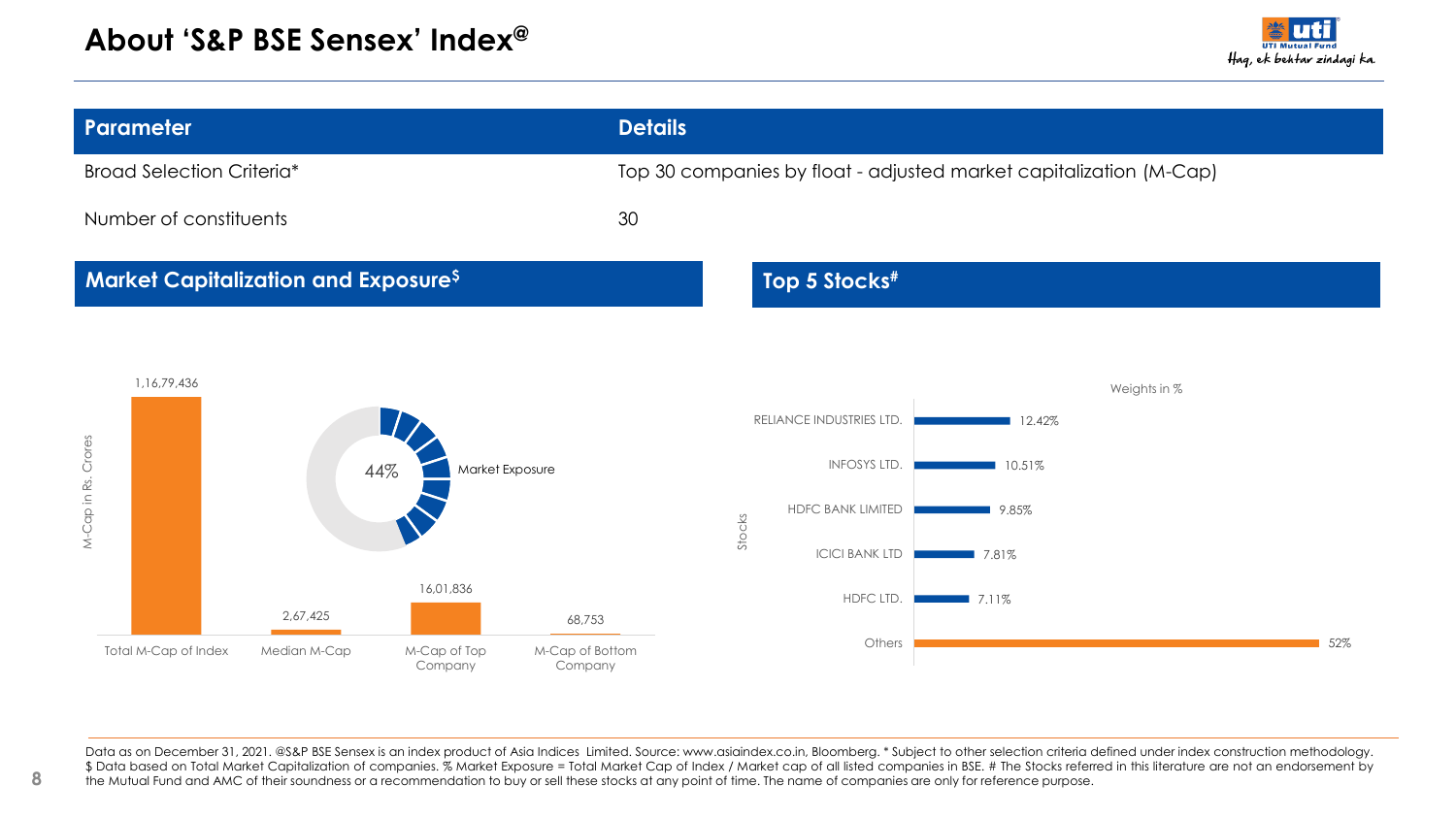



Data as on December 31, 2021. Source : NSE, BSE, Bloomberg. # The sectors referred in this literature are not an endorsement by the Mutual Fund and AMC of their soundness or a recommendation to buy or sell at any point of time. The sectors are only for reference purpose.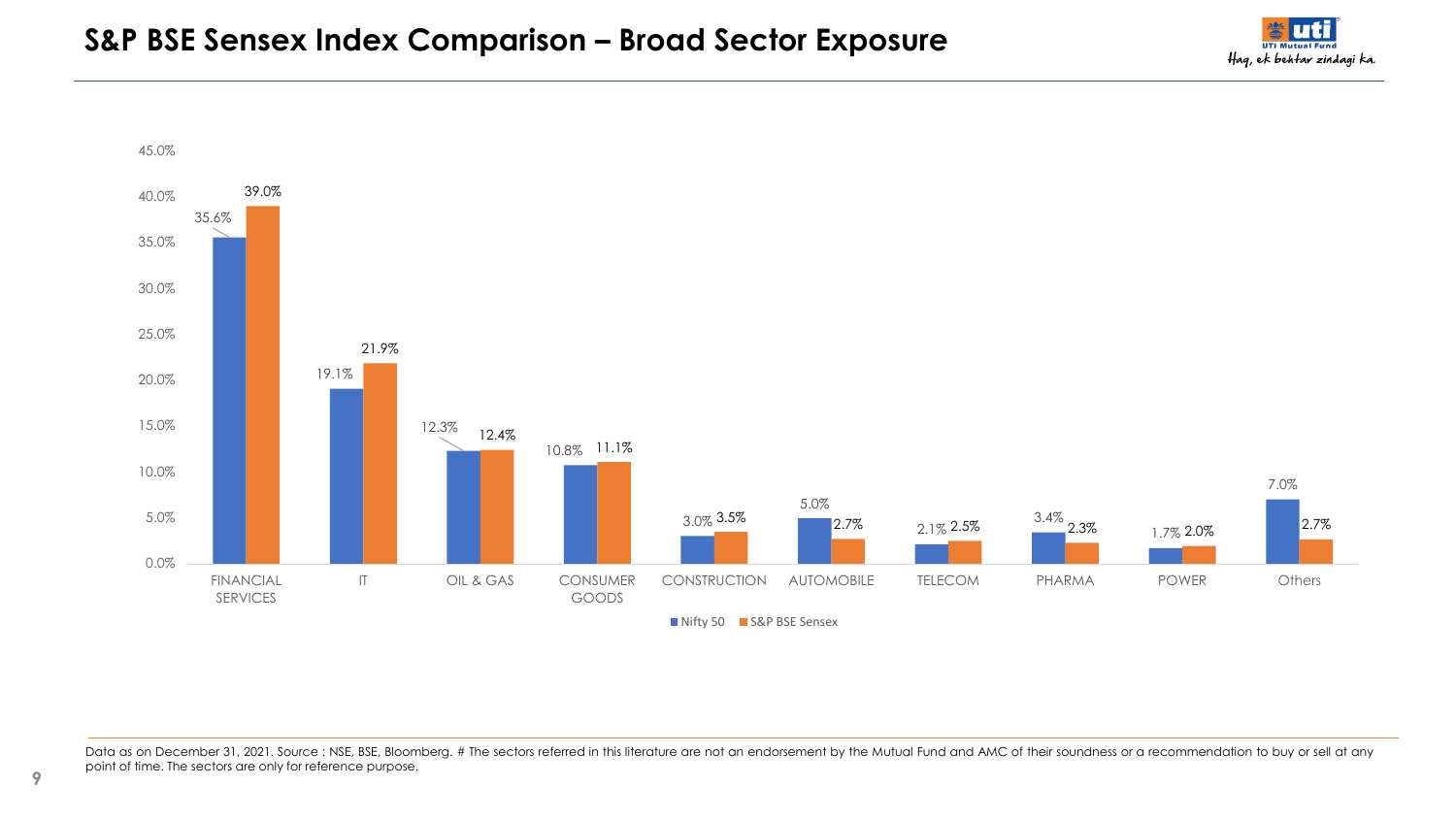## **Why Invest in S&P BSE Sensex Index?**





It measures the performance of 30 large and liquid companies across key sectors<sup>@</sup>



It captures 45%# of total market capitalization of all listed companies.



It is less volatile as compared to Mid and Small cap indices





To be a participant of investing in the long-term India growth story by investing in well diversified and most liquid portfolio of Large – Cap companies.

Data as on September 30, 2021. #-Please refer to slide about index \$-As per the Index construction methodology given by AIPL(Asia Index Pvt. Ltd) @ - As per the factsheet of the index provided by AIPL.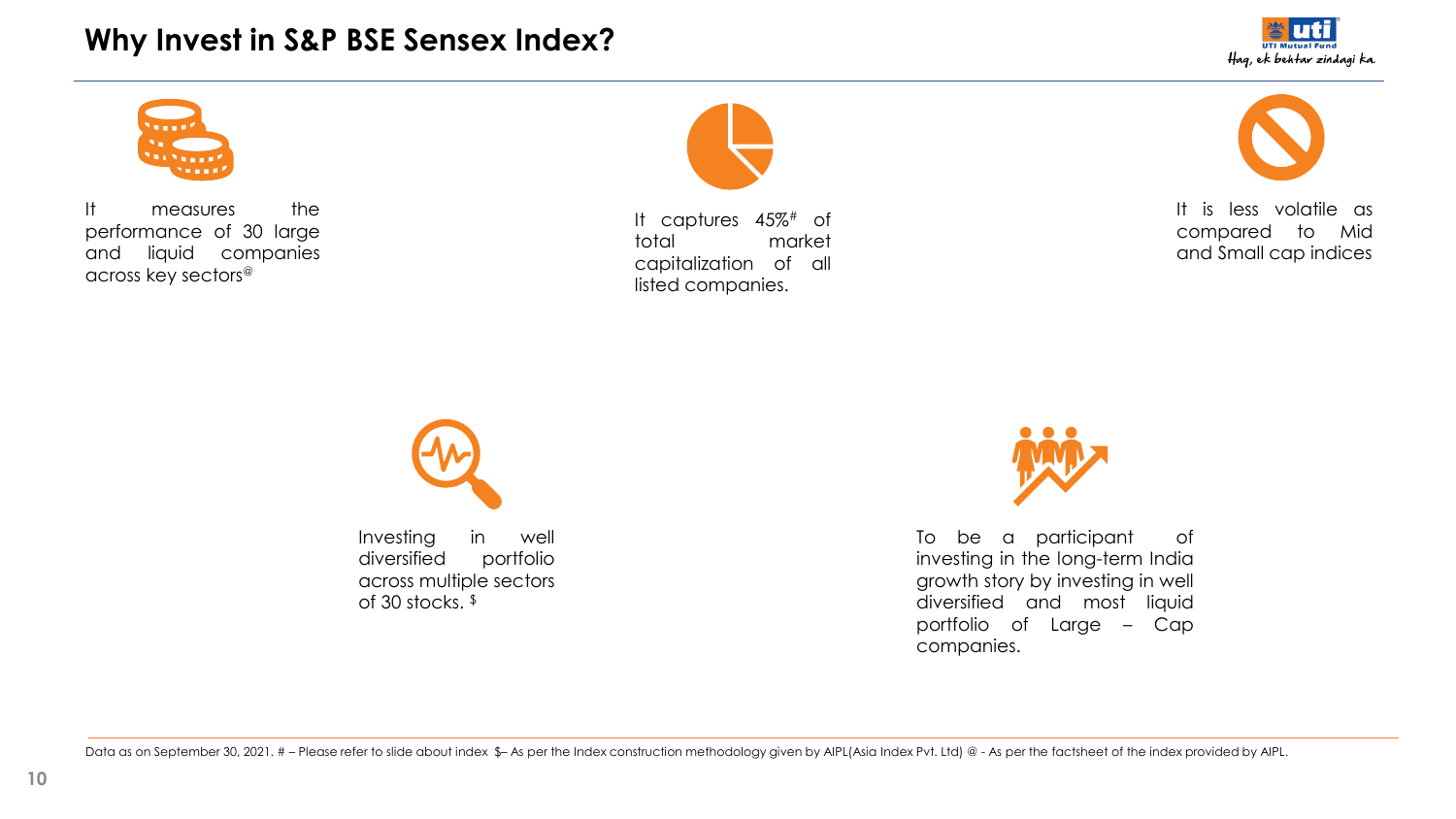## **S&P BSE Sensex Index Comparison – Returns**

Hag, ek behtar zindagi ka.



Data as on December 31, 2021. TRI i.e. 'Total Return Index consider dividend issued by companies forming part of Index. Source: MFI Explorer. Returns are calculated considering last working day of the month. Returns over one year are of compounded annualized growth rate (CAGR). In case of monthly investment, we have assumed Rs.10,000 invested at month end closing price of total return index. Monthly return is calculated considering RATE() function in MsExcel. Such monthly return is annualized. Investors cannot invest directly into an index. However, they can expect similar returns as per index movement in ETF or Index Fund, subject to tracking error and cost. Returns over one year are of compounded annualized growth rate (CAGR).

**11**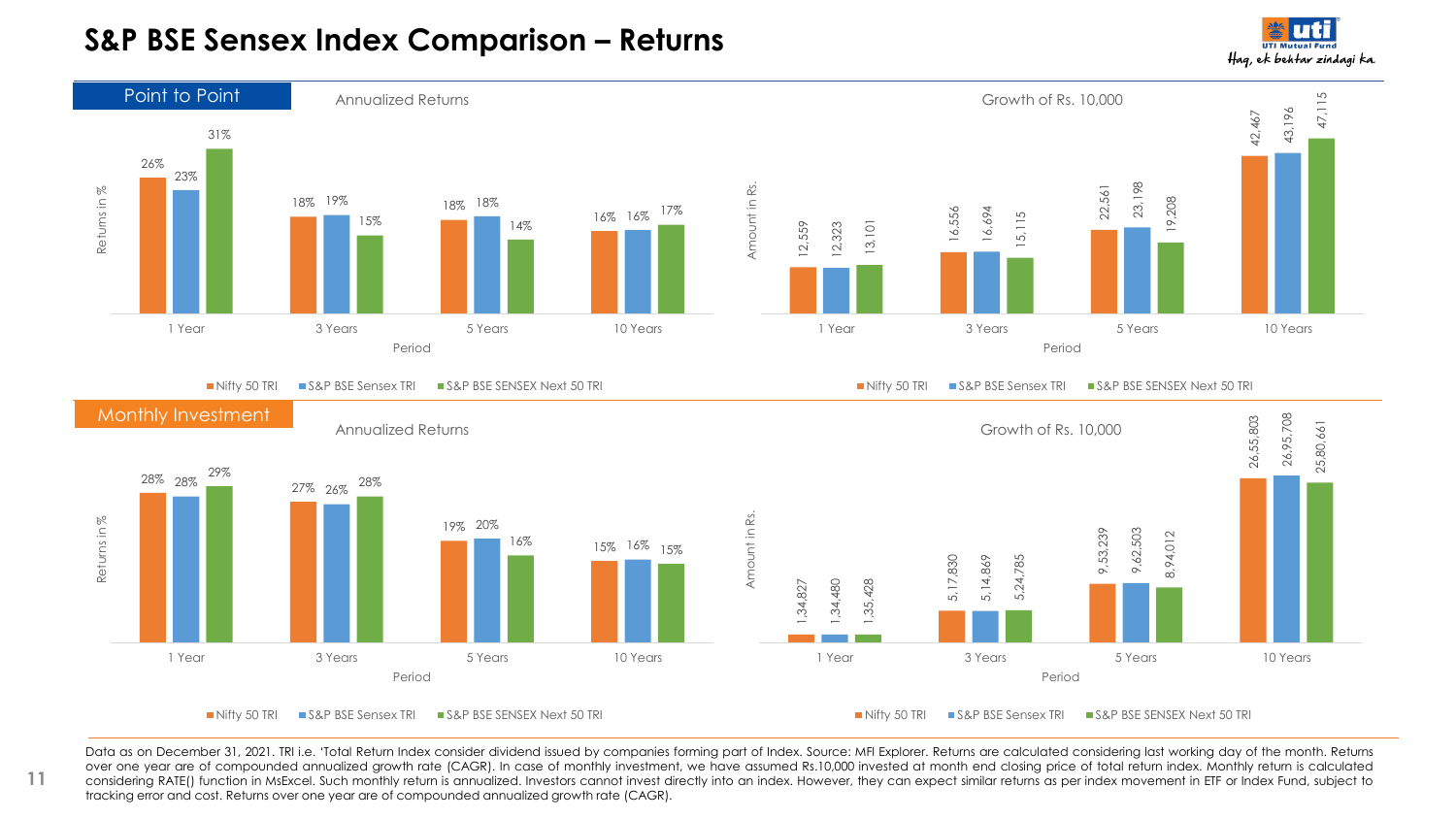## **Investment Objective**

The investment objective of the scheme is to provide returns that, before expenses, closely correspond to the total returns of the securities as represented by the underlying index, subject to tracking error

However, there is no guarantee or assurance that the investment objective of the scheme will be achieved.

## **Investment Universe**

The investment universe of the fund will be the constituents of S&P BSE Sensex Index.

## **Investment Strategy**

The scheme is a low-cost index Fund which tracks the S&P BSE Sensex Index passively. The scheme endeavors to achieve return equivalent to underlying index while minimizing tracking error.

## **Performance**

The scheme will endeavor to replicate the performance of S&P BSE Sensex TRI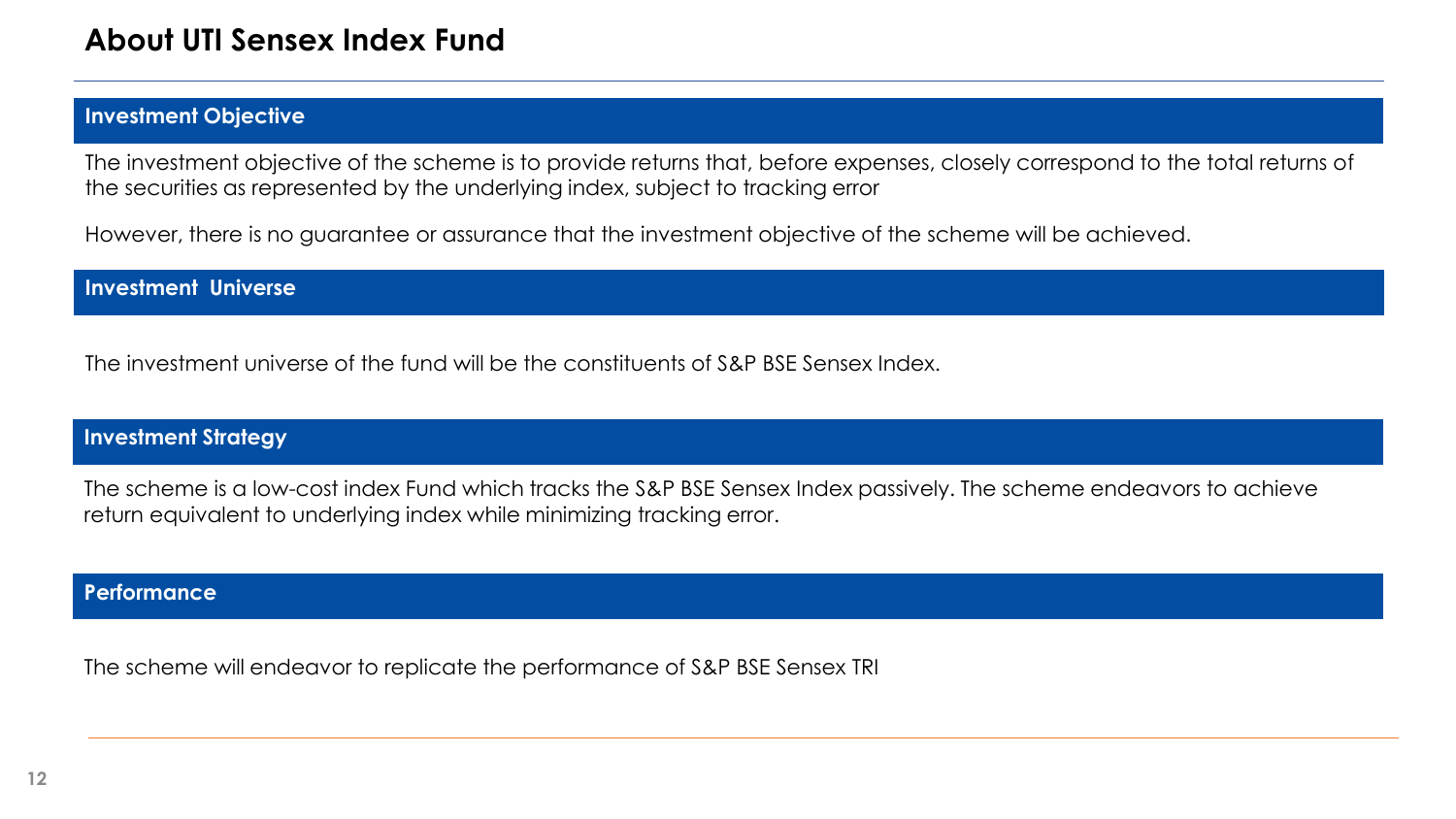# **Key Stats : UTI Sensex Index Fund**



## **Type of scheme**

An Open-ended scheme replicating/tracking S&P BSE Sensex Index



Regular Plan and Direct Plan – Both Plan offers Growth Option Only



NIL



## **Minimum Application Amount**

Minimum initial investment is Rs. 5,000/- and in multiples of Rs. 1/ thereafter.

Subsequent minimum investment under a folio is Rs.1,000/- and in multiples of Rs. 1/- thereafter with no upper limit.



## **Market Cap Exposure\***

Large Cap – 100% Mid Cap – Nil Small Cap - Nil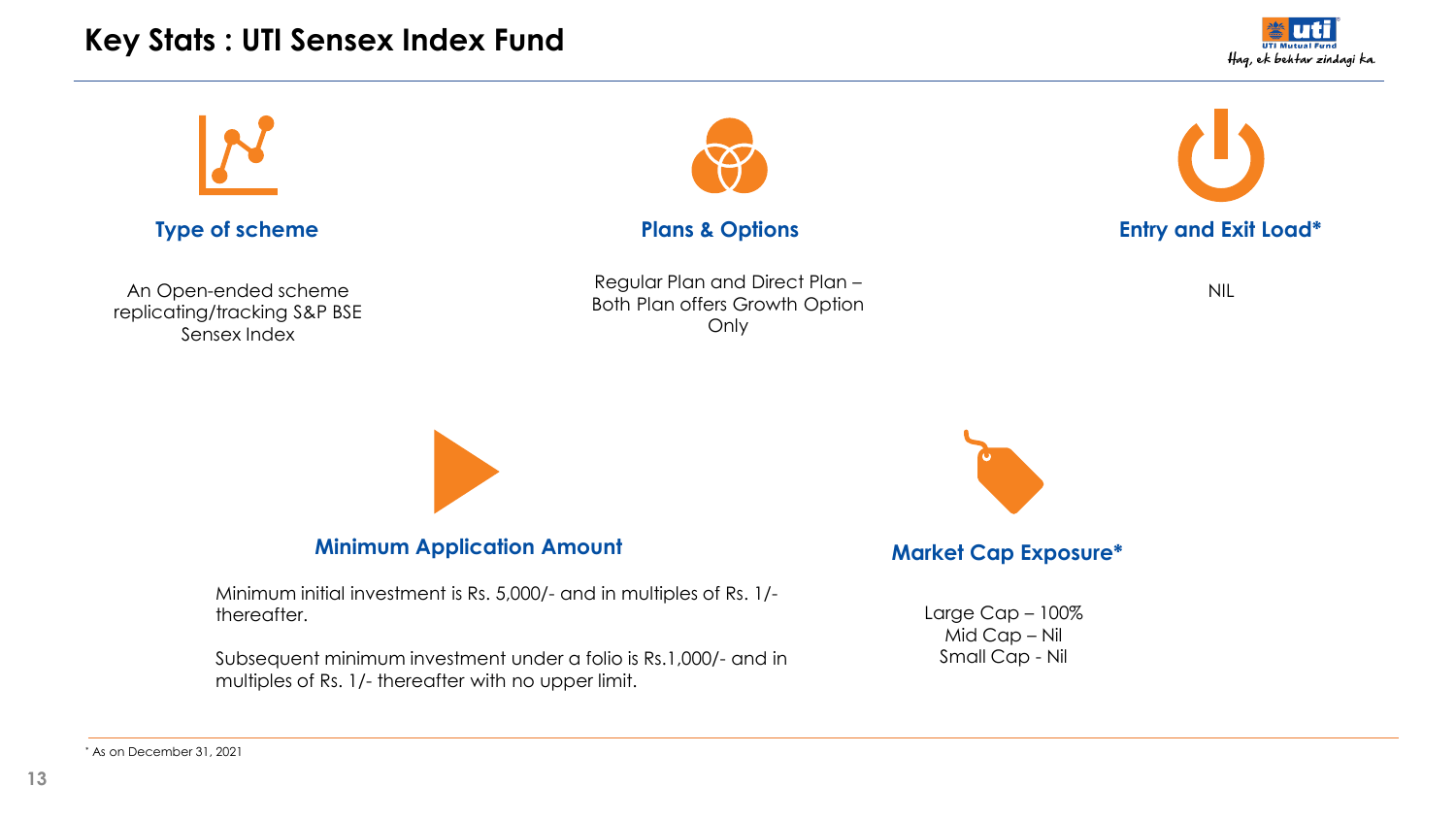

- ➢ UTI AMC has an experience of over 2 decades in managing passive funds. It is also a leading investment manager (in terms of AUM) in the Index Fund/ETF category.
- ➢ UTI AMC with its existing bouquet of Index Fund/ETFs has maintained an excellent Track record of managing tracking error as one of the lowest in the industry\$ .
- ➢ UTI Sensex Index Fund will offer exposure to diversified portfolio of 30 largest, most liquid and financially sound companies across key sectors of the Indian economy
- ➢ UTI Sensex Index Fund will aim to offer an opportunity to capitalise on growth of basket of blue-chip companies' in a disciplined manner.
- ➢ The Fund is suitable for investors looking for simple yet cost effective way of investing in 'Top 30' companies on the listed universe of BSE

\$ As on December 31, 2021